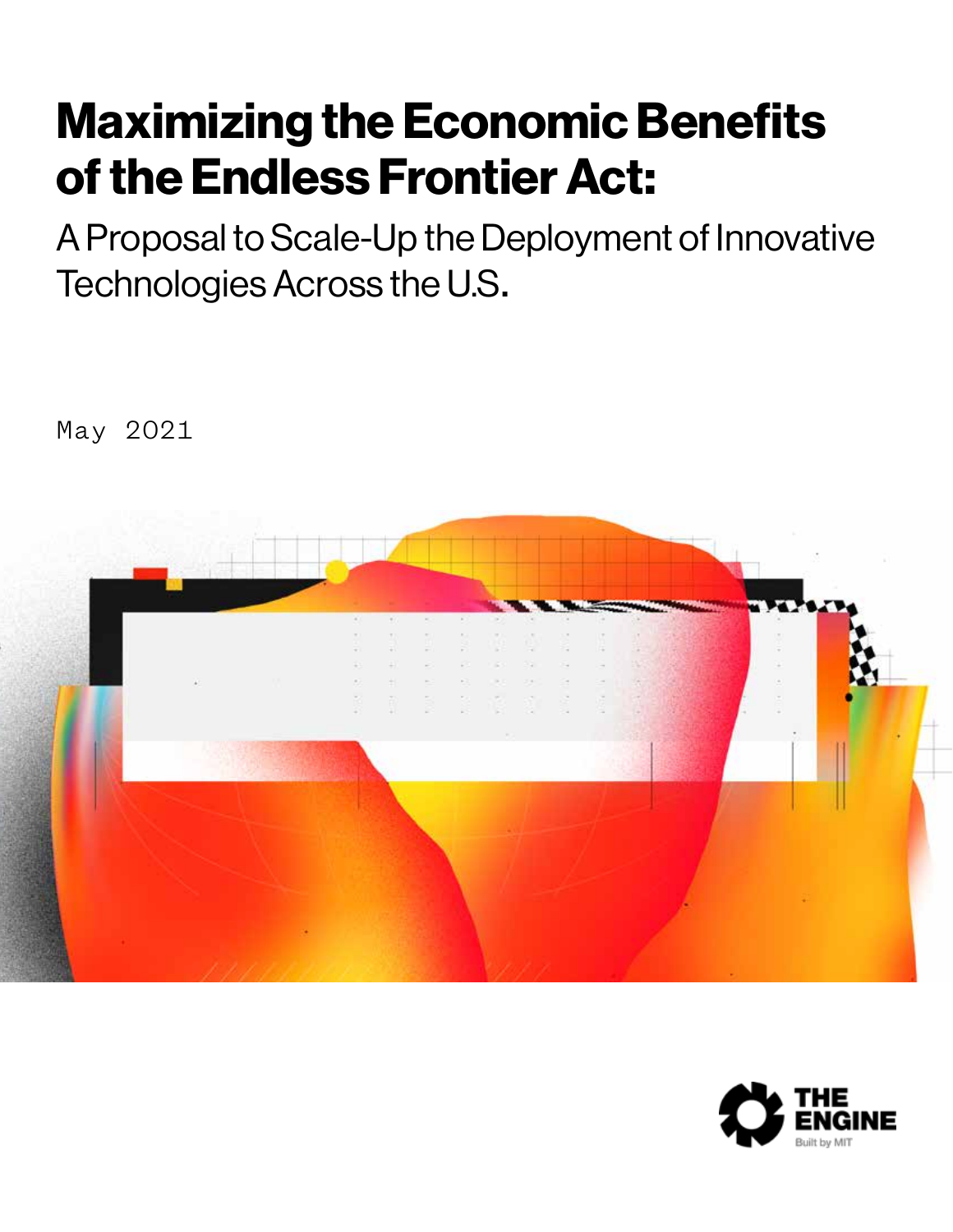# Team

The Engine

Katie Rae CEO & Managing Partner

Orin Hoffman Venture Partner

Michael Kearney Principal

Maria Messick Research Assistant

#### About The Engine

The Engine, built by MIT, is a venture firm that invests in earlystage companies solving the world's biggest problems through the convergence of breakthrough science, engineering, and leadership. Our mission is to accelerate the path to market for Tough Tech companies by providing access to a unique combination of investment, infrastructure, and community.

www.engine.xyz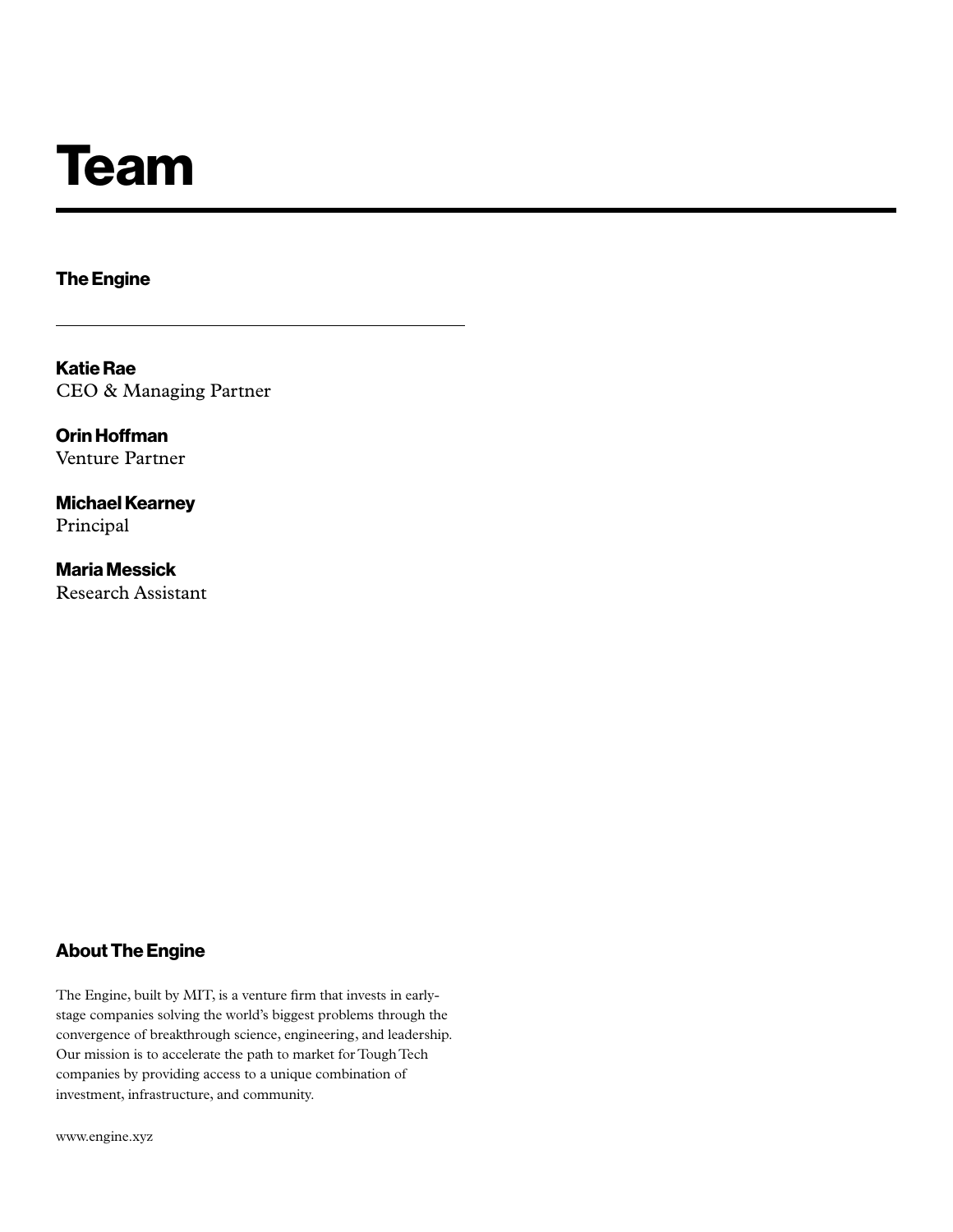The primary goal of the Endless Frontier Act is to strengthen U.S. competitiveness in critical technologies. To better realize this goal, the bill should not only fund research and development, but also should address later-stage capital gaps, specifically the deployment of R&D technologies at commercial scale. The U.S. is hamstrung today because technology pilots, scale-up and commercial demonstration lack sufficient private sector support.

This stems from two overarching problems:

- **1. Technological Uncertainty.** Equity investors typically focus their investments on projects that have been fully derisked technologically. Technological uncertainty remains well beyond the R&D phases that would be funded by the *Endless Frontier Act*. As a result, except for some software projects, funding is often unavailable or too time-limited for the necessary stages to assure and demonstrate technology reliability, performance and lifespan.
- **2. Market Uncertainty.** Novel technologies are unable to compete until they have attained production scale, but getting to that point is a capital-intensive process. This creates a chicken-and-egg situation where most later-stage investors providers won't fund a technology without associated guaranteed cash flows but those cash flows carry too high a risk until the technology is demonstrated at scale.

Together, these risks result in chronic underfunding of deployment for breakthrough technologies. The federal government should help fill this gap by creating a new, centralized agency to run deployment grant and loan programs within the Department of Commerce. This funding would complement the Endless Frontiers Act authorizations for regional technology hubs as deployment of technology fundamentally engages workers with different skills than those utilized in R&D alone. Figure 1 in the Appendix lays out the stages of technology development and their funding needs in greater detail. While there are few examples of government agencies supporting scale up funding, they are one-off efforts in siloed agencies (e.g. ARPA-E, DOE Loan Program, NASA COTS). A centralized, consistent approach is necessary.

The *Endless Frontier Act* could remedy this through the following:

**1. Provide funding to validate the commercial potential of technology:** Congress should authorize financing to support capital-intensive prototype and pilot deployments, process development, initial manufacturing plants, and first-of-a-kind commercial projects for foundational tech. We recommend \$3.5B to support about 350 projects, or about 35 projects per technology area outlined in the Endless Frontier Act. Prototyping could be supported by grants to technology developers that would require a 20% cost-share as well as a signal from private capital (VCs) about company viability. Pilots could be supported through grants to technology

developers and/or a start-up's customers with a cost-share between 30-50%.

*Examples of projects: \$10 million for a pilot-scale bioreactor that converts known waste products (e.g. CO2) into value-added commodity chemicals; \$10 million for a pilot-scale 3D printer that could cost-effectively be able to print automotive bodies.*

- **2. Deploy and scale technology:** The private sector is often unwilling to bear the risk associated with a novel technology that hasn't been demonstrated at scale or for a meaningful lifespan. \$2.5B of annual funding should be used to support 30 large-scale projects with \$40B in loan guarantee authorization. The money would support:
- Process Development/Manufacturing: Grants (50% cost share), or loan guarantees, provided to companies depending on their stage in development.
- First-of-a-kind (FOAK) Commercial Projects: Grants (50% cost share), or loan guarantees to technology vendors to reduce new-technology / lack-of-scale premium.

*An example: Domestic foundry solely for the use of advanced semiconductor or micro-electronics technology (e.g., photonics) to advance the speed of deployment and retain economic benefits from the deployment of new U.S. communications infrastructure.* 

By focusing federal funding on this later-stage deployment of novel technology, \$6B in annual funding, including \$40B in loan guarantees, could unlock trillions in annual GDP and create millions of good-paying jobs over the next 10 years and beyond. The traditional ROI on infrastructure investments range from about  $1.5-3x$  GDP growth relative to annual spend<sup>1</sup> and  $8-16$ jobs per  $$1M$  in spending.<sup>2</sup> It is reasonable to think that funding infrastructure required to scale novel technologies would outpace this return through the creation of entirely new industries as a result of successful initial deployments.

Deployment of foundational technologies could bolster a range of regions historically underserved by innovation investment. For example, biological manufacturing of chemicals could be pushed toward traditional chemical hubs in the Gulf region or advanced manufacturing using 3D printing that could be leveraged in automobile manufacturing in the industrial heartland.

<sup>1</sup>Bevins 2017; International Monetary Fund 2014; Leduc and Wilson 2012; Economic Report of the President (2016). 2 Wilson 2012; USDOT 2021.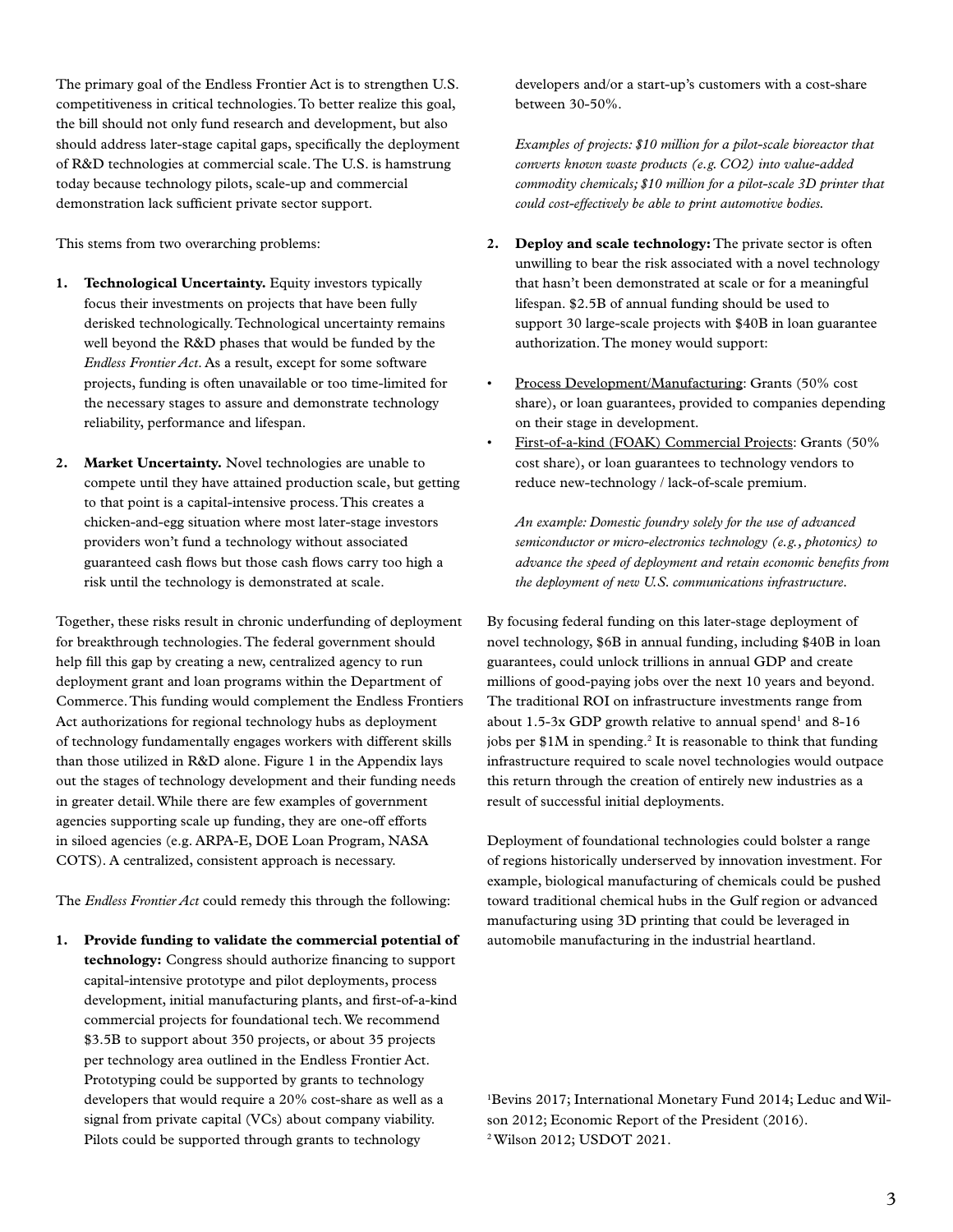### Appendix

### Figure 1: Commercialization Gaps

There is a significant shortage of private and public funding for capital-intensive proof-of-concept, pilot, process development and manufacturing, and first-of-a-kind commercial projects in frontier tech. Current federal programs aimed at supporting mid-stage technologies provide limited resources and targeted to only specific sectors.

#### Commercialization Gaps